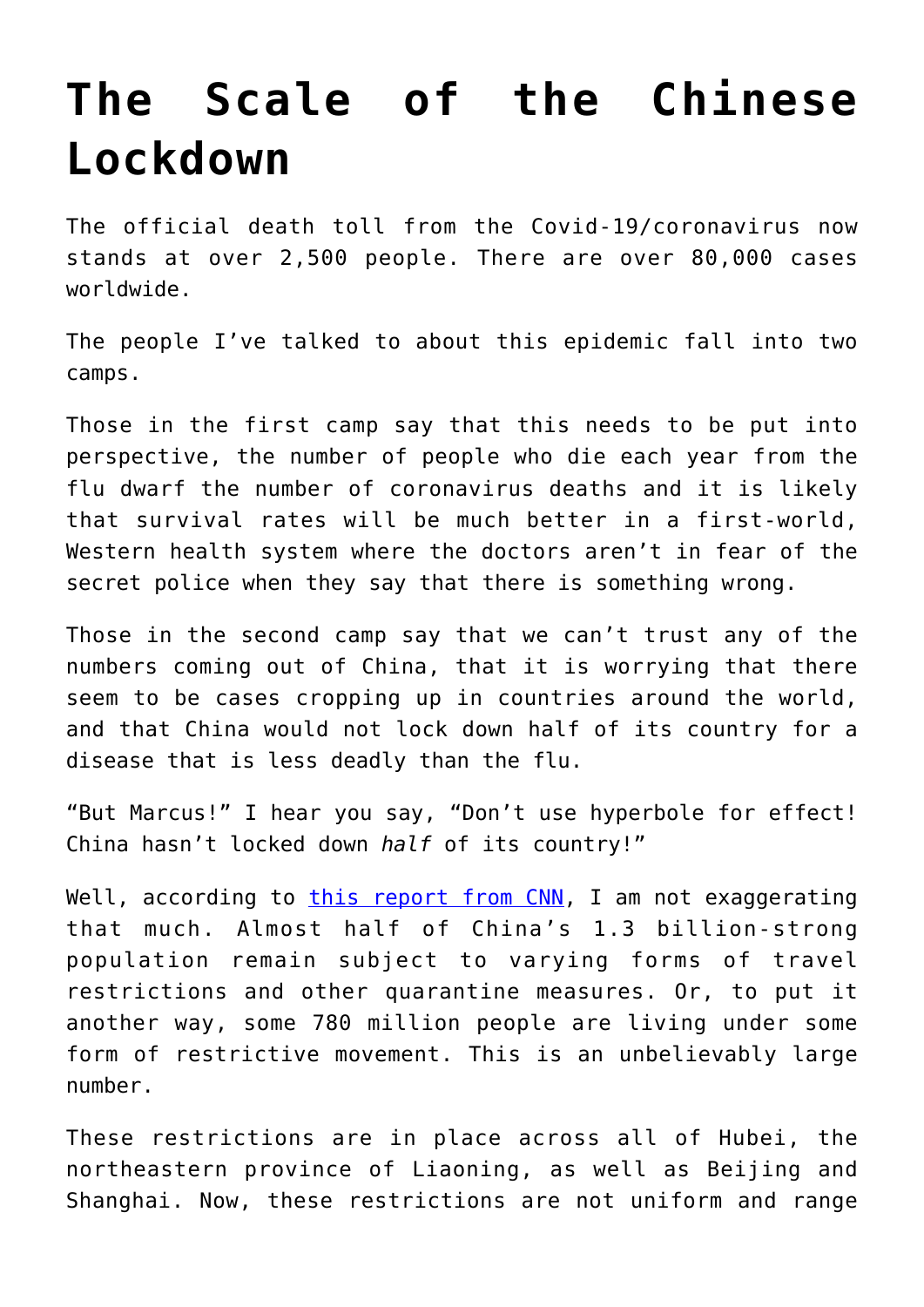from self-quarantine (also known as my normal Friday night … thank you, yes I'm here all week – try the veal) to limits on who can come and go from neighborhoods.

Some of the restrictions are very strict: Wuhan, Huanggang, Shiyan and Xiaogan (the four cities at the epicenter of the outbreak in Hubei province) have completely sealed off all residential complexes and communities and the use of nonessential vehicles is banned. Residents have food and other necessities delivered to them because they are not permitted to leave their homes. (Apparently online gaming is surging in China at the moment…)

This is all having a massive effect on the Chinese economy. I saw a graph based on shipping that showed that imports to China were down a third and exports from China were 50 percent below their post-Chinese New Year historical averages. For a country that is heavily dependent on its economic growth to distract its citizens attention from its horrific human rights abuses, restricting half of its citizens' movements in some degree seems an overreaction to what is apparently less deadly than the flu.

But let us have some optimism!

China has announced that some of the restrictions in Wuhan have been lifted...oh wait, no, it has renounced that announcement and the officials that prematurely announced that easing have been "reprimanded" (and their families have been invoiced for the 5.8mm "reprimand").

What a wonderful country we have economically bound ourselves to hand and foot.

—

*This [article](https://www.mercatornet.com/demography/view/the-scale-of-the-chinese-lockdown/23321) has been republished from MercatorNet under a Creative Commons license.*